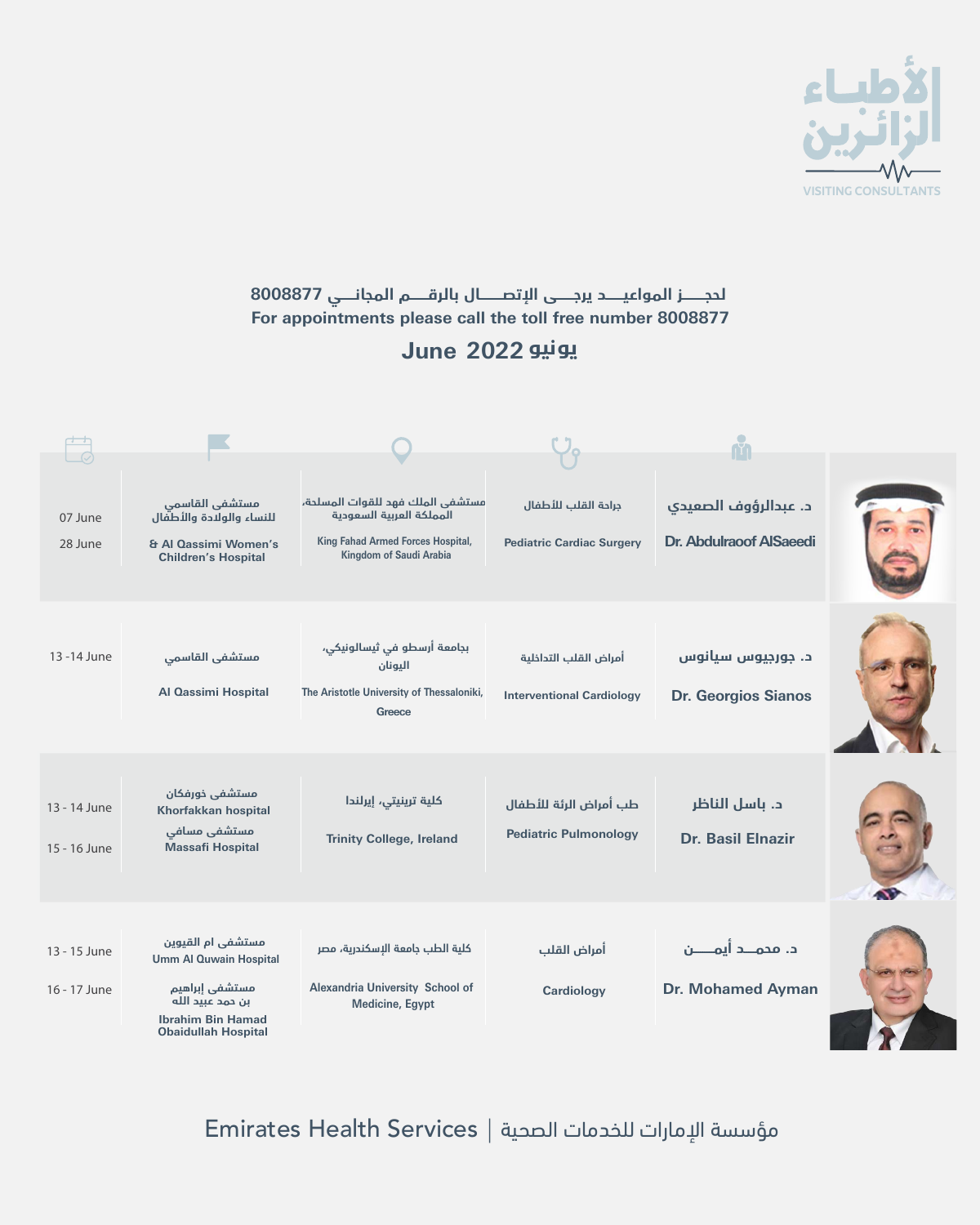#### **يونيو 2022 June**

| $20 - 23$ June | بن حمد عبيد الله<br><b>Ibrahim Bin Hamad</b><br><b>Obaidullah Hospital</b> | المملكة المتددة<br>The Middlesex Hospital,<br><b>United Kingdom</b> | Pulmonology                                        | <b>Dr. Himender Maker</b>                       |  |
|----------------|----------------------------------------------------------------------------|---------------------------------------------------------------------|----------------------------------------------------|-------------------------------------------------|--|
| 20-24 June     | مستشفى الفجيرة<br><b>Fujairah Hospital</b>                                 | جامعة القاهرة، مصر<br><b>Cairo University, Egypt</b>                | أمراض الانف، الأذن و الحنجرة<br>Ear, Nose & Throat | د. محمود البستار<br><b>Dr. Mahmoud Elbestar</b> |  |



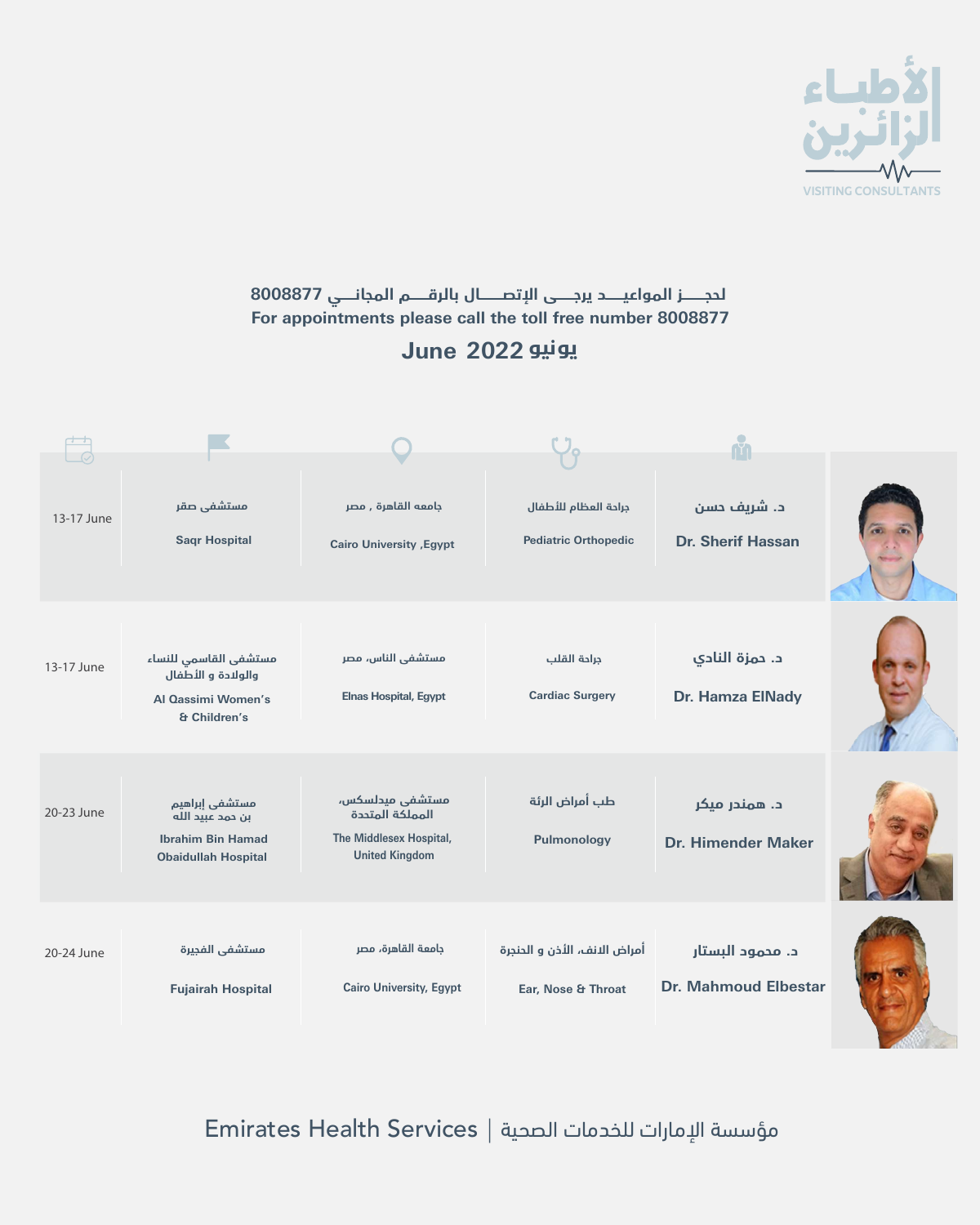#### **يونيو 2022 June**



| 21-23 June                   | <b>Al Dhaid Hospital</b>                                                                                                           | The University of Hertfordshire,<br>United Kingdom                                                                                        | <b>Dermatology</b>                            | $- - - - - - - - -$<br><b>Madeleine Flanagan</b> |  |
|------------------------------|------------------------------------------------------------------------------------------------------------------------------------|-------------------------------------------------------------------------------------------------------------------------------------------|-----------------------------------------------|--------------------------------------------------|--|
| 27 - 28 June<br>29 - 30 June | مستشفى خورفكان<br><b>Khorfakkan Hospital</b><br>ابراهيم بن حمد عبيد الله<br><b>Ibrahim Bin Hamad</b><br><b>Obaidullah Hospital</b> | مستشفى بامعة الملك عبدالعزيز،<br>المملكة العربية السعودية<br><b>King Abdulaziz University Hospital,</b><br><b>Kingdom of Saudi Arabia</b> | الصيدلة الكلينيكي<br><b>Clinical Pharmacy</b> | د. خالد الجعلي<br><b>Dr. Khalid ElJaaly</b>      |  |

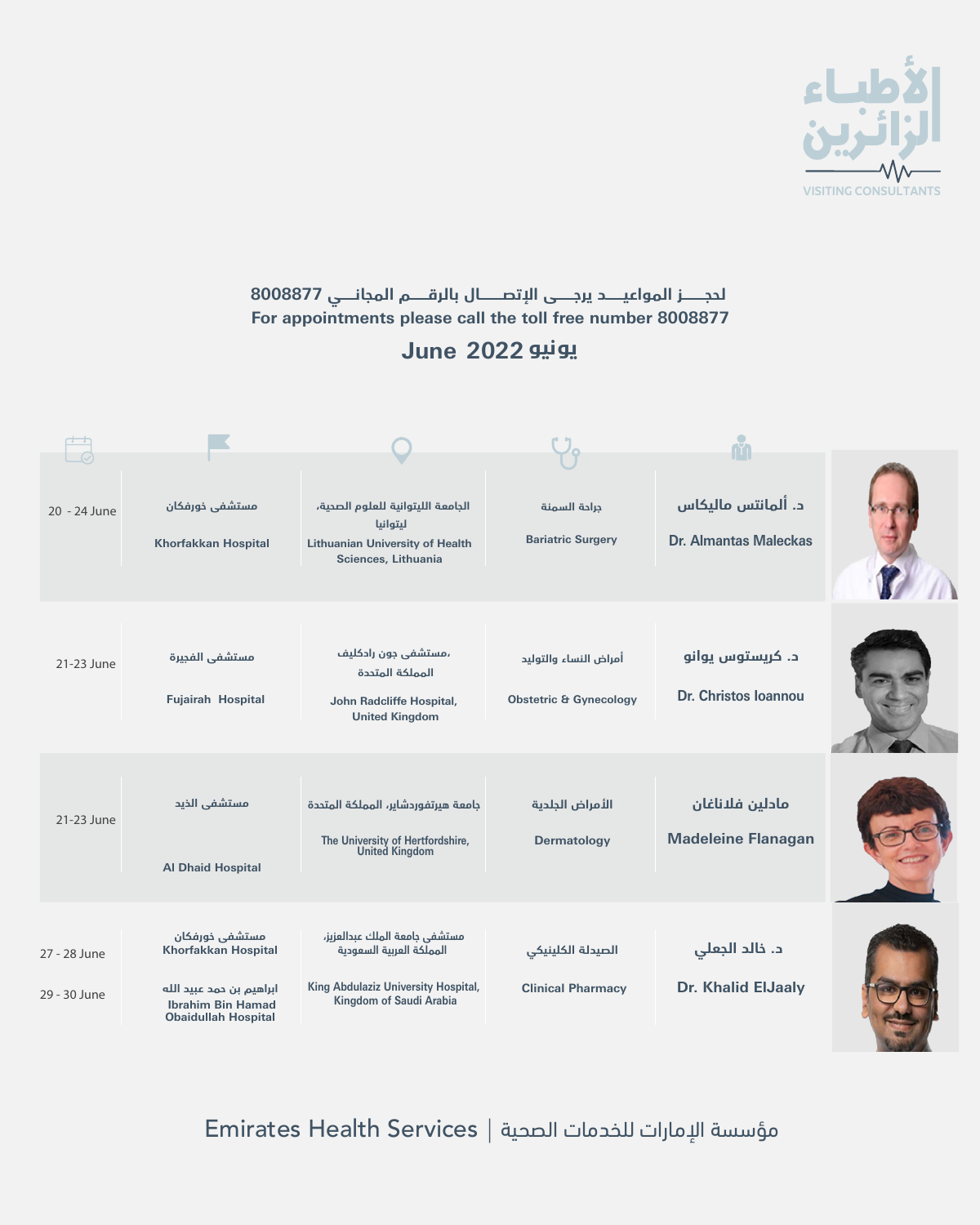#### **يونيو 2022 June**



| 30 June - 01 July | Kalba Hospital<br>مستشفى القاسمى<br>Al Qassimi Hospital | <b>Teknon Medical Center, Spin</b>                                        | <b>Gastroenterology</b>                                                                           | <b>Dr. Miquel Sans</b>                  |  |
|-------------------|---------------------------------------------------------|---------------------------------------------------------------------------|---------------------------------------------------------------------------------------------------|-----------------------------------------|--|
| 27 June - 01 July | مستشفى خورفكان<br><b>Khorfakkan Hospital</b>            | مركز كليمنصو الطبى، لبنان<br><b>Clemenceau Medical Center,</b><br>Lebanon | امراض النساء و الولادة<br>(طب الأجنة)<br><b>Gynecology &amp; Obstetrician</b><br>(Fetal Medicine) | د. مالك نصار<br><b>Dr. Malek Nassar</b> |  |